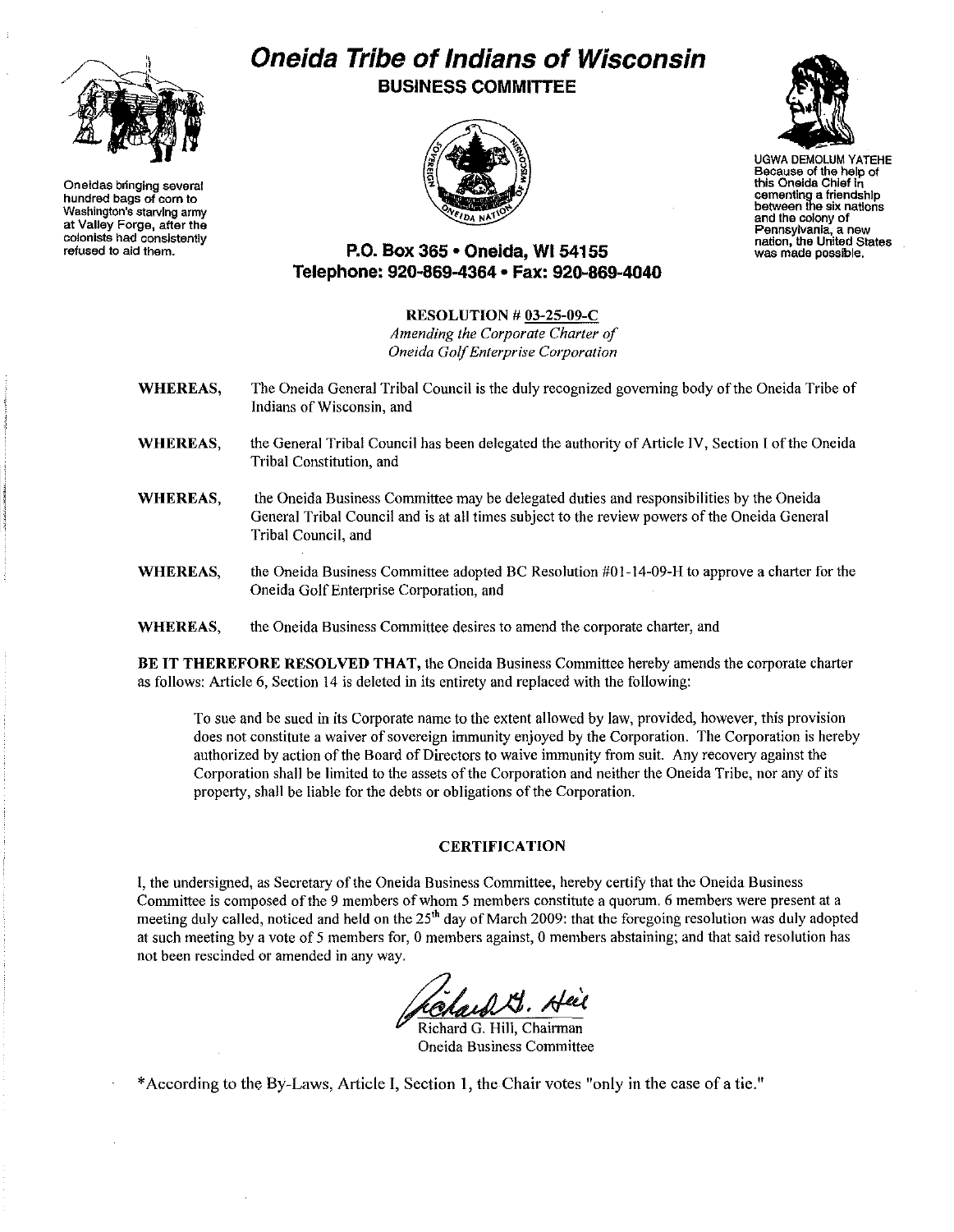## CORPORATE CHARTER **OF ONEIDA GOLF ENTERPRISE CORPORATION**

#### **ARTICLE I-NAME**

The name of this tribally chartered corporation is Oneida Golf Enterprise, hereinafter referred to as "Corporation". The Oneida Tribe of Indians of Wisconsin, hereinafter referred to as "Oneida" or "Oneida Tribe", confers on the Corporation all of the rights, privileges, and immunities existing under federal and Oneida tribal laws.

## **ARTICLE** 2 - **AUTHORITY**

The Oneida Business Committee grants this Charter based upon authority vested in it by the Oneida General Tribal Council, Oneida Tribe of Indians of Wisconsin pursuant to Article IV, Section  $1(g)$  of the Constitution and By-Laws of the Oneida Tribe of Indians of Wisconsin, and pursuant to the exercise of the sovereign rights, future and reserved, of the Oneida Tribe of Indians of Wisconsin by Article IV, Section 2 and 3, of the Constitution and By-Laws of the Oneida Tribe of Indians of Wisconsin, duly approved by the Secretary of the Interior on December 21, 1936.

## **ARTICLE** 3 - **DURATION**

The period of existence of the Corporation shall be perpetual until it is dissolved, pursuant to Article 12 of this Charter.

# **ARTICLE 4 - JURISDICTION**

The Corporation is created under and is subjected to the jurisdiction, laws, and ordinances of the Oneida Tribe. The actions hereby taken by the Oneida Business Committee and the Oneida General Tribal Council expressly reserve to the Oneida Tribe all its inherent sovereign rights as an Indian Tribe with regard to the activities of the Corporation.

#### **ARTICLE 5 - REGISTERED OFFICE AND PLACE OF BUSINESS**

The principal place of business and the registered office of the Corporation shall be within the Oneida Tribe's Reservation. The registered office address of the Corporation and principal place of business is PO Box 365, Oneida Wisconsin, 54155. The Corporation may also have such other places of business as the Board of Directors of the Corporation may from time to time direct, as the operations of the Corporation may require.

# **ARTICLE** 6 - **PURPOSES AND POWERS**

The purposes for which the Corporation is organized are: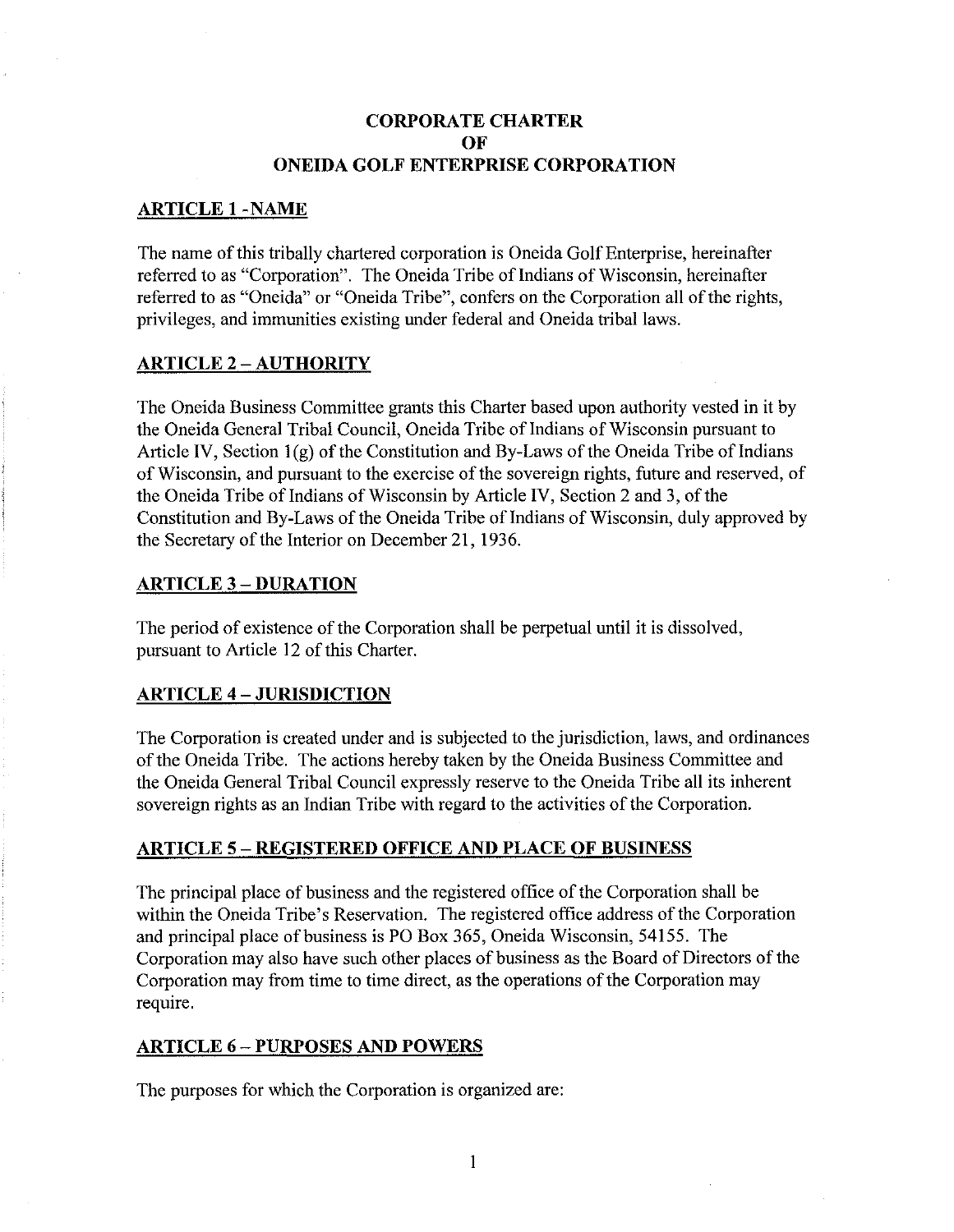- 1. The Corporation shall manage and operate a golf course, golf club, banquet facilities, restaurant, and other such activities connected with what is formerly known as the Thornberry Creek Golf Course.
- 2. The golf course and connected facilities shall be maintained and operated in conformity to and in coordination with the economic development policies and plans of the Oneida Tribe as adopted by the Oneida Business Committee.
- 3. To operate and assist in the development and possible expansion ofthe golf course and all connected activities, including future financing, construction and contracting.
- 4. To do any and all activities which may be necessary, useful or desirable for the furtherance, accomplishment, fostering or attainment of a successful and sustainable golf course and connected facilities. These activities may be done directly, indirectly, and either alone or in conjunction or cooperation with others, whether such others be persons or organizations of any kind or nature, such as corporations, firms, associations, trusts, institutions, foundations, or governmental bureaus, departments, or agencies.
- 5. To purchase, take, receive, lease, solicit, take by gift, devise or bequest, or otherwise acquire, own, improve, use and otherwise deal in and with money, securities, real and personal property, rights and services of any kind and description, or any interest therein. Real property transactions within the reservation boundaries of the Oneida Tribe may only be made with the consent of, and in cooperation with the Oneida Land Commission in accordance with Oneida laws.
- 6. To sell, convey, mortgage, pledge, lease, exchange, transfer and otherwise dispose of all or any part of its property and assets, provided that title to all trust or restricted real property of the Oneida Tribe shall be and remain in its trust or restricted status. Real property transactions within the reservation boundaries of the Oneida Tribe may only be made with the consent of, and in cooperation with the Oneida Land Commission in accordance with Oneida laws.
- 7. To borrow money and make, accept, endorse, execute and issue bonds, debentures, promissory notes, guarantees, and other obligations of the Corporation for monies borrowed, or in payment for property acquired or for any such obligations be secured interest, mortgage, pledge deed, indenture, agreement or other instrument of trust, or by other lien upon, assignment, of or agreement in regard to all or any part of the property, rights or privileges of the Corporation.
- 8. To buy, own, sell, assign, mortgage or lease any interest in real or personal property for such periods as may be authorized by law and to hold, manage, mortgage and sublease the same. Real property transactions within the reservation boundaries of the Oneida Tribe may only be made with the consent of, and in cooperation with the Oneida Land Commission in accordance with Oneida laws.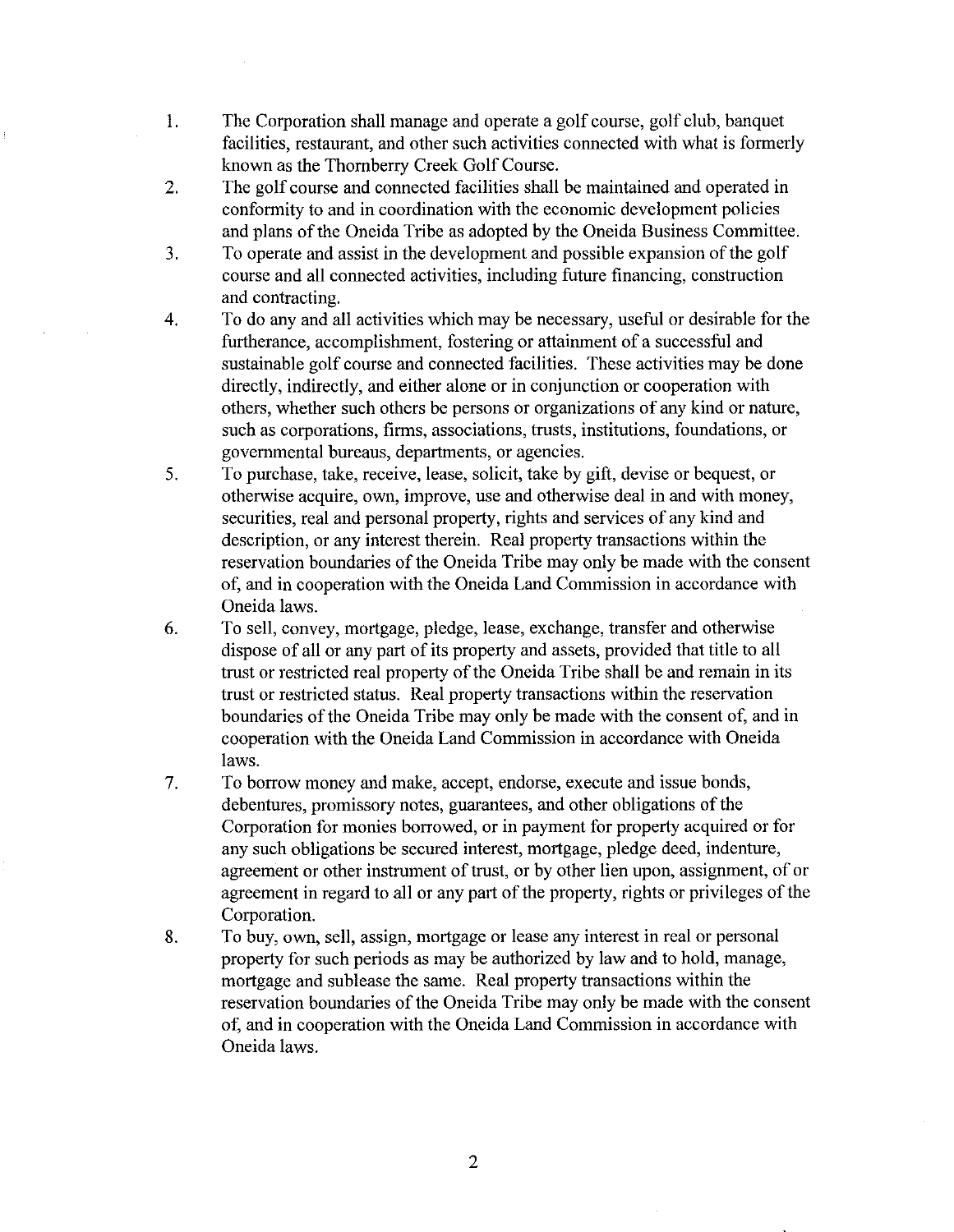- 9. To enter into, make, perform and carry out contracts, including contracts of employment, and to receive financial assistance from any governmental or private source and to expend its funds in furtherance of its purposes.
- 10. To borrow money and to issue evidence of indebtedness in furtherance of the purposes of the Corporation and to secure the same by mortgage, pledge or other lien upon the property of the Corporation.
- II. To purchase, receive, subscribe for, otherwise acquire, own, hold, vote, sell, mortgage, lend, pledge, or otherwise dispose of, and deal in and with shares or other interests, or obligations of, any other entity.
- 12. To select, elect, appoint or otherwise hire officers, agents or employees of the Corporation and define their duties and fix their compensation.
- 13. To amend and alter By-Laws, not inconsistent with this Charter, for the administration and regulation of the affairs of the Corporation, subject to being approved by the Oneida Business Committee.
- 14. To sue and be sued in its Corporate name to the extent allowed by law, provided, however, this provision does not constitute a waiver of sovereign immunity enjoyed by the Corporation. The Corporation is hereby authorized by action of the Board of Directors to waive immunity from suit. Any recovery against the Corporation shall be limited to the assets of the Corporation and neither the Oneida Tribe, nor any of its property, shall be liable for the debts or obligations of the Corporation.
- 15. To establish and maintain such bank accounts as necessary for the operation of the Corporation.
- 16. The purposes specified herein shall be construed as both purposes and powers.

# **ARTICLE** 7 - **CONTROL OF OPERATION**

- 1. The business, affairs, and property of the Corporation shall be managed by a Board of Directors, consisting of five (5) members, whom shall be selected and appointed by the Oneida Business Committee. The original Board shall be appointed on an interim, six month basis. After this point, two Board members shall be selected for a two year term, which shall be a three (3) year term upon renewal of those seats. Three board members, after the initial six month appointment, shall sit on seats for three (3) year terms thereafter, ensuring a staggered system of future appointments. The Oneida Business Committee, in selecting and appointing members of the Board of Directors, shall give due consideration to qualities of industry, responsibility, integrity, and judgment, and shall have due regard for:
	- A. The need for diversity of experience on the Board of Directors.
	- B. The need for adequate representation of the various areas of expertise served and required by the Corporation.
	- C. The guidelines of organizations providing financial assistance to the Corporation.
- 2. The Board of Directors shall be responsible for the development, custody, management, and operation of the golf course and all associated activities, for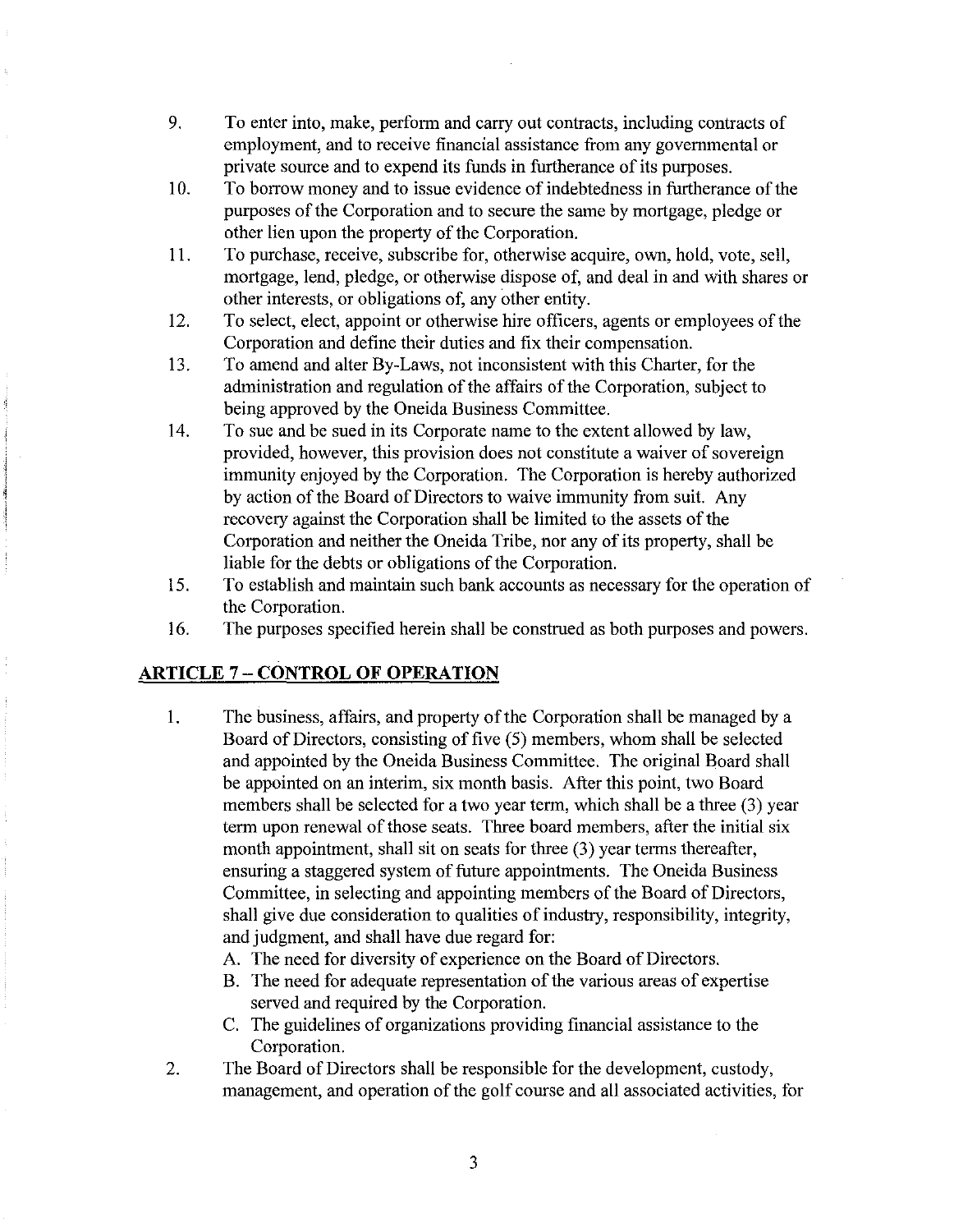the establishment and maintenance of effective operating policies, for the selection of the President of the Corporation, if such position is deemed necessary, and for the usual and ordinary duties of oversight of performance, direction, and advice to management traditionally performed by Boards of Directors.

- 3. Directors appointed by the Oneida Business Committee may be removed, with or without cause, by the Oneida Business Committee by a vote of the majority of the members of the Oneida Business Committee present and voting at any duly called and held meeting of the Oneida Business Committee. The Board of Directors may adopt By-Laws governing the removal of Corporate Officers by the Board of Directors with or without cause.
- 4. Compensation of the Board of Directors shall be determined by the Oneida Business Committee. The interim Board of Directors shall be compensated at \$250.00 per month.

## **ARTICLE 8 - ASSETS**

Subject to the legal and contractual rights of others, including the Oneida Tribe, the Corporation shall have as its corporate assets and the authority to acquire, manage, own, use, pledge, encumber, and assign the following:

- 1. All corporate properties of real or personal nature subject to any conditions set out in an Oneida Tribal resolution authorizing the transfer of such properties to the Corporation
- 2. **All** funds which the Corporation may acquire by grant, loan, gift or other means.
- 3. **All** interests in real and personal property whether of a tangible or intangible nature, the Corporation may acquire by grant, gift, loan, purchase, lease or other means.
- 4. **All** earnings, interest, dividends, accumulations, contract rights, claims, and other proceeds arising from any listed assets.

#### **ARTICLE 9 - INDEMNIFICATION OF DIRECTORS AND OFFICERS**

The Corporation shall indemnify any person who was or is a party or threatened to be made a party to any threatened, pending, or completed action, suit or proceeding either civil, criminal, administrative or investigative by reason of the fact that he or she is or was a director, officer, agent or employee acting on behalf of the Corporation against expenses (including attorney's fees), judgments, fines, and amounts paid in settlement actually and reasonably incurred by him or her in connection with such action, suit, or proceeding to the extent that such person is not otherwise indemnified.

#### **ARTICLE to-PAYMENTS TO TRIBE**

This Charter is granted upon the condition that profits of the Corporation shall be distributed to the Oneida Tribe in the following manner: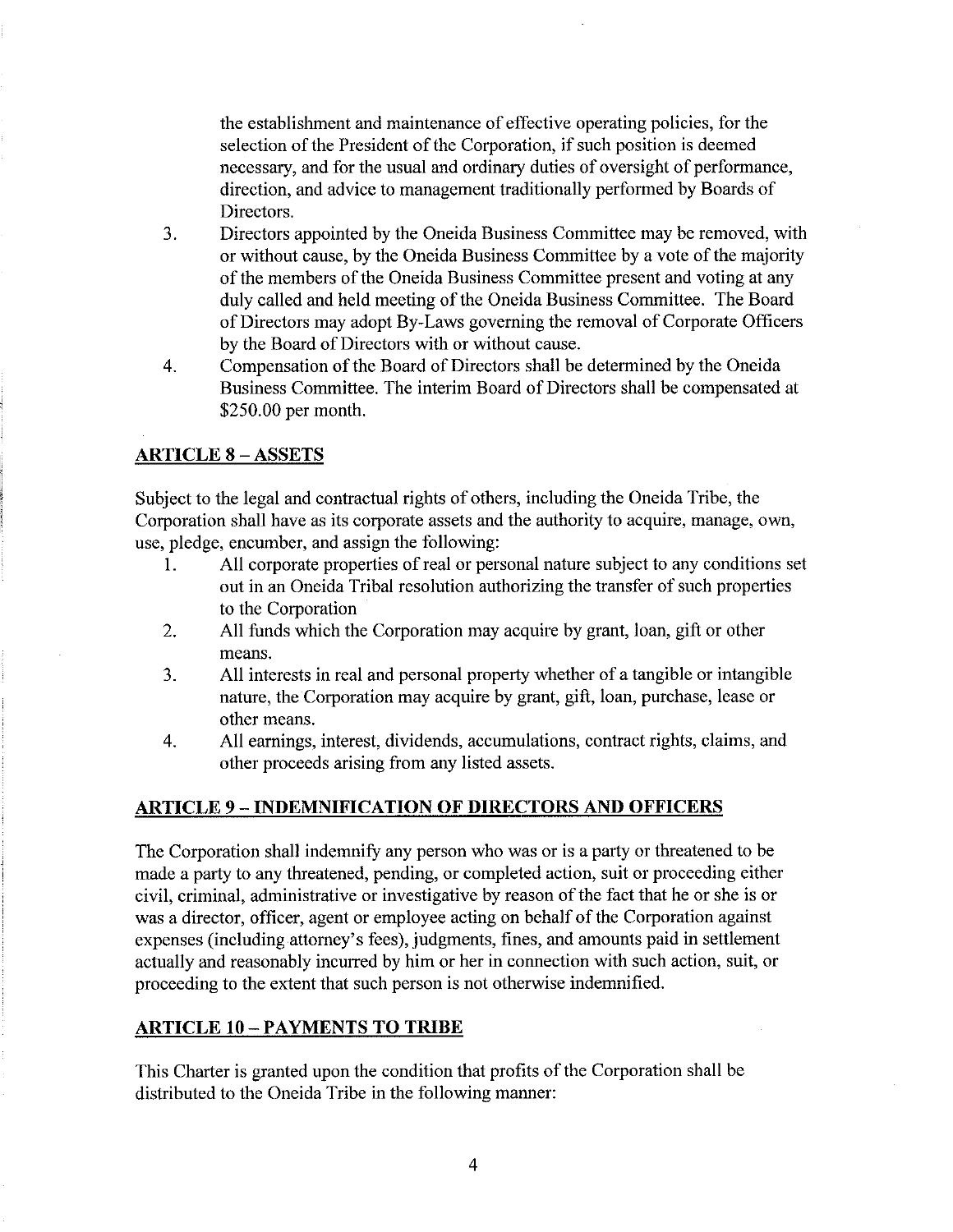- I. The Corporation will, as soon as practical, make a determination ofthe net profits or income of the Corporation for each fiscal year. Net income will be based upon generally accepted accounting principles
- 2. The Corporation will remit to the Oneida Tribe seventy-five percent (75%) of net income after establishment of a reserve for debt services or operating expenses. The Corporation may reserve in its accounts debt services and working capital expenses equaling six month's need.
- 3. Excess profits will then be paid to the Oneida Tribe on an annual basis.

# **ARTICLE 11 - REPORTS**

The Corporation shall file an annual and semi-annual report for the Oneida General Tribal Council, and other reports as demanded by the Oneida Business Committee which shall describe at a minimum:

- I. The business done and intended to be done by the corporation.
- 2. Material changes and developments since the last report in the business described.
- 3. Any material pending legal proceedings to which the corporation is a party.
- 4. Financial statements of the corporation including a consolidated balance sheet and consolidated statement of income, sources and applications of funds.
- 5. The Corporation shall submit to the Oneida Business Committee an annual audit.

# **ARTICLE 12 - DISSOLUTION**

The Corporation may be dissolved upon Adoption by the Oneida Business Committee of a resolution proposing the dissolution of the Corporation, provided such resolution is passed by at least a two-thirds majority of Committee members in attendance.

Upon dissolution of the Corporation, the assets of the Corporation remaining for payment of all debts and liabilities of the Corporation shall be distributed to creditors in the following order:

- 1. Secured interests of the Oneida Tribe.
- 2. Third parties perfected security interests.
- 3. Unsecured or imperfectly secured interests of third parties or the Oneida Tribe.
- 4. Upon payment of all existing debts or liabilities at the time of dissolution, all remaining assets will revert to the Oneida Tribe.

# **ARTICLE 13 AMENDMENTS**

This Charter may be amended at any time by adoption of a resolution by the Oneida Business Committee.